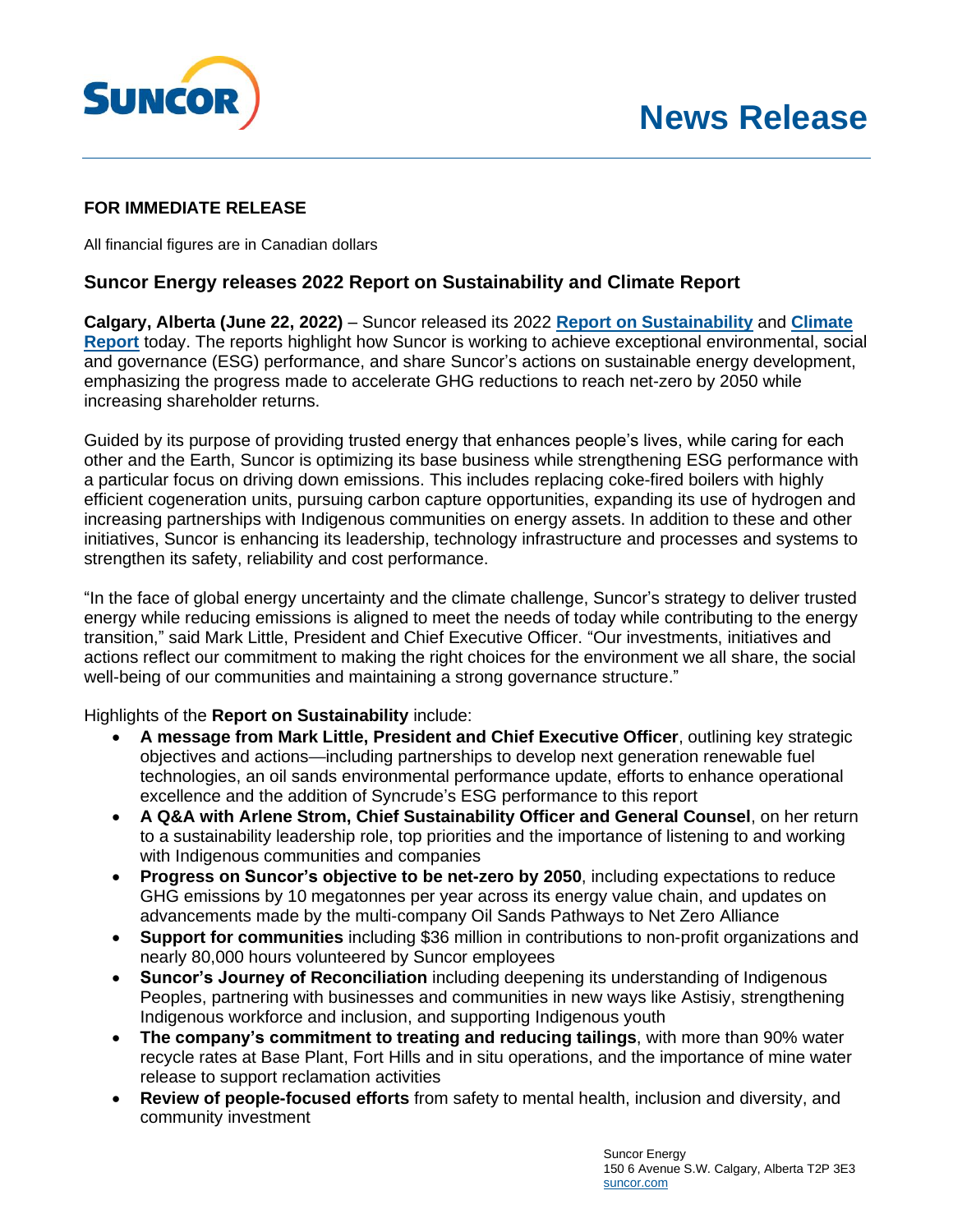• **Overview of Suncor's sound corporate governance,** including a diverse and experienced board with 36% female representation and over two decades of Indigenous representation

Highlights from the **Climate Report** include:

- **A joint message from Mark Little, President and Chief Executive Officer, and Martha Hall Findlay, Chief Climate Officer**, discussing current geopolitical impacts on energy, progress on Suncor's climate objectives, the unprecedented Oil Sands Pathways to Net Zero Alliance, and the need for continued collaboration to ensure secure and sustainable energy supplies
- **A clear overview of Suncor's climate strategy** focused on reducing base business emissions, expanding low emissions businesses and helping others reduce their emissions
- **An overview of Suncor's GHG emission sources and data**
- **More details on Suncor's Oil Sands Pathways to Net Zero** collaborations
- **An expansion of our clean hydrogen** work and partnerships

The **Report on Sustainability** and the **Climate Report** are available as downloadable PDFs:

- Download the 2022 [Report on Sustainability](https://www.suncor.com/en-ca/sustainability/sustainability-reporting?utm_source=news_release&utm_medium=suncor_website&utm_campaign=ros_cr_launch&utm_id=suncor.sustainability&utm_content=EN)
- [Download the 2022](https://www.suncor.com/en-ca/sustainability/sustainability-reporting?utm_source=news_release&utm_medium=suncor_website&utm_campaign=ros_cr_launch&utm_id=suncor.sustainability&utm_content=EN) Climate Report

For an overview of Suncor's sustainability efforts and to read the reports, visit [https://www.suncor.com/en-ca/sustainability.](https://bit.ly/3QDtClj)

## **Legal Advisory – Forward-Looking Information**

*This news release contains certain forward-looking information and forward-looking statements (collectively referred to herein as "forward-looking statements") within the meaning of applicable Canadian and U.S. securities laws. Forward-looking statements are based on Suncor's current expectations, estimates, projections and assumptions that were made by the company in light of its information available at the time the statement was made and consider Suncor's experience and its perception of historical trends, including expectations and*  assumptions concerning: the accuracy of reserves and resources estimates; commodity prices and interest and *foreign exchange rates; capital efficiencies and cost savings; applicable royalty rates and tax laws; future production rates; the sufficiency of budgeted capital expenditures in carrying out planned activities; the availability and cost of labour and services; and the receipt, in a timely manner, of regulatory and third-party approvals. In addition, all other statements and information about Suncor's strategy for growth, expected and future expenditures or investment decisions, commodity prices, costs, schedules, production volumes, operating and financial results and the expected impact of future commitments are forward-looking statements. Some of the forward-looking statements and information may be identified by words like "expects", "anticipates", "will", "estimates", "plans", "scheduled", "intends", "believes", "projects", "indicates", "could", "focus", "vision", "goal", "outlook", "proposed", "target", "objective", "continue", "should", "may" and similar expressions.*

*Forward-looking statements in this news release include references to: the expectation that Suncor will continue to increase shareholder returns while accelerating our GHG emissions reduction targets, growing our business in low greenhouse gas (GHG) fuels, electricity, and hydrogen, sustaining and optimizing our base business and transforming our GHG footprint to be a net-zero company by 2050; the belief that these goals are all enabled by Suncor's expertise, long-life resources, integrated business model, strong connection to customers, and worldclass ESG performance; the belief that Suncor will help shape a profitable and sustainable energy future; the expectation that Suncor work together with communities, businesses, governments and organizations to achieve our shared economic, climate and social goals; and the belief that Suncor's current and ongoing work, as well as insights into future steps, will support the company in achieving its goals.*

*Forward-looking statements and information are not guarantees of future performance and involve a number of risks and uncertainties, some that are similar to other oil and gas companies and some that are unique to Suncor. Suncor's actual results may differ materially from those expressed or implied by its forward-looking statements, so readers are cautioned not to place undue reliance on them.*

*Suncor's Management's Discussion and Analysis dated February 23, 2022, its Annual Information Form, Form*